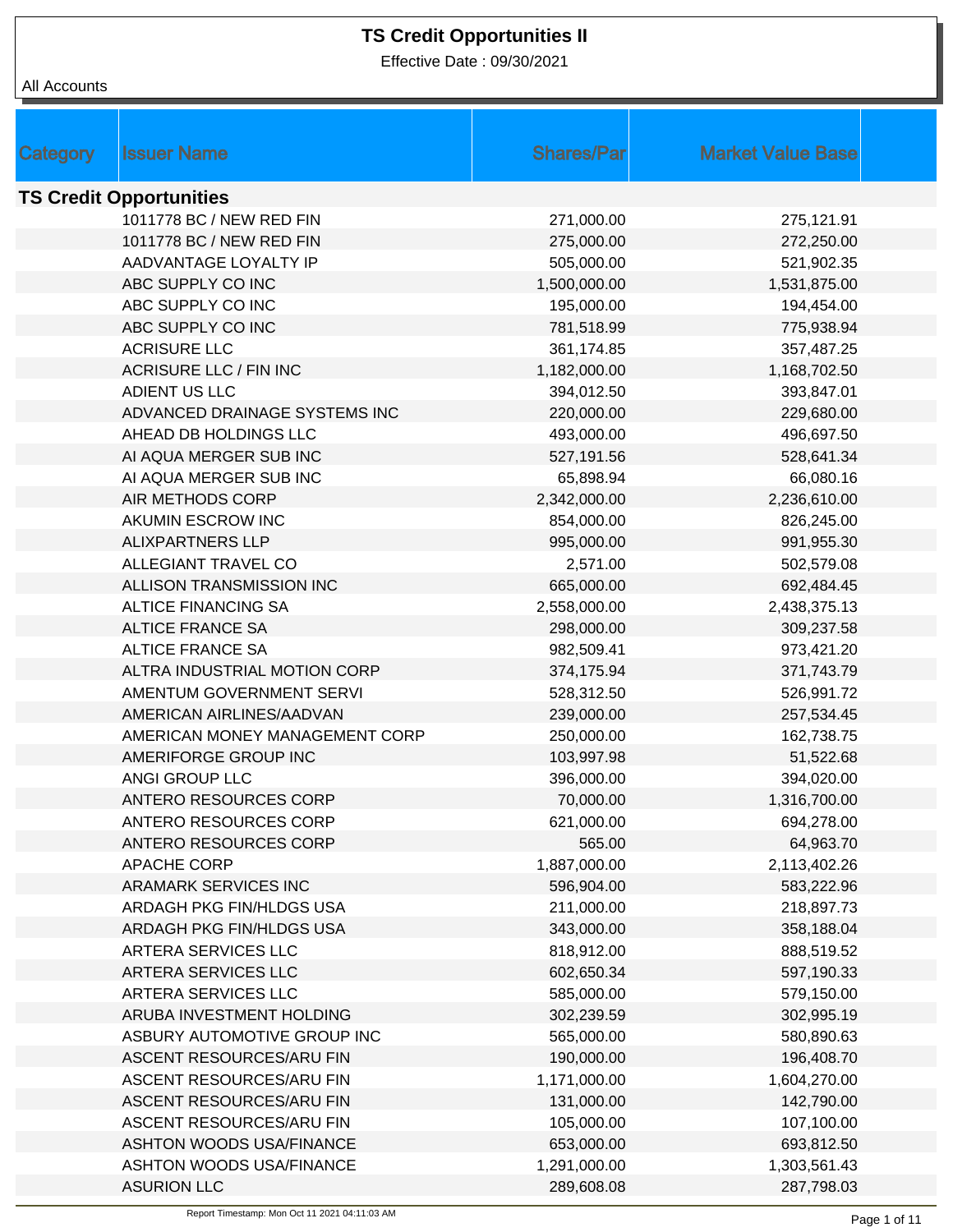Effective Date : 09/30/2021

| <b>Category</b> | <b>Issuer Name</b>               | <b>Shares/Par</b> | <b>Market Value Base</b> |
|-----------------|----------------------------------|-------------------|--------------------------|
|                 | <b>ASURION LLC</b>               | 498,213.65        | 492,608.74               |
|                 | <b>ASURION LLC</b>               | 460,363.13        | 453,291.95               |
|                 | <b>ASURION LLC</b>               | 720,000.00        | 717,451.20               |
|                 | <b>ATKINS NUTRITIONALS HLDS</b>  | 330,797.11        | 331,389.23               |
|                 | <b>AUTOKINITON US HOLDINGS</b>   | 370,475.04        | 370,360.19               |
|                 | <b>AVANTOR FUNDING INC</b>       | 681,575.00        | 682,426.97               |
|                 | <b>AVAYA INC</b>                 | 351,000.00        | 369,065.97               |
|                 | AXALTA COATING SYSTEMS US H      | 387,109.88        | 385,948.55               |
|                 | BAIN CAPITAL CREDIT CLO LIMIT    | 1,000,000.00      | 997,500.00               |
|                 | BAIN CAPITAL CREDIT CLO LIMIT    | 250,000.00        | 250,985.75               |
|                 | <b>BATH &amp; BODY WORKS INC</b> | 208,000.00        | 261,040.00               |
|                 | <b>BATH &amp; BODY WORKS INC</b> | 300,000.00        | 372,000.00               |
|                 | <b>BATH &amp; BODY WORKS INC</b> | 28,000.00         | 32,270.00                |
|                 | <b>BATH &amp; BODY WORKS INC</b> | 92,000.00         | 104,480.72               |
|                 | <b>BATH &amp; BODY WORKS INC</b> | 405,000.00        | 459,675.00               |
|                 | <b>BAUSCH HEALTH AMERICAS</b>    | 792,782.00        | 791,592.82               |
|                 | <b>BAUSCH HEALTH AMERICAS</b>    | 808,257.51        | 805,832.73               |
|                 | <b>BAUSCH HEALTH COS INC</b>     | 100,000.00        | 94,872.00                |
|                 | <b>BAUSCH HEALTH COS INC</b>     | 100,000.00        | 93,250.00                |
|                 | <b>BAUSCH HEALTH COS INC</b>     | 324,000.00        | 330,486.48               |
|                 | <b>BAUSCH HEALTH COS INC</b>     | 385,000.00        | 407,618.75               |
|                 | BCPE ULYSSES INTERMEDIAT         | 550,000.00        | 545,875.00               |
|                 | BELLIS ACQUISITION CO PL         | 325,000.00        | 374,253.91               |
|                 | BELLIS ACQUISITION CO PL         | 357,000.00        | 472,464.42               |
|                 | <b>BELO CORP</b>                 | 500,000.00        | 583,750.00               |
|                 | <b>BELO CORP</b>                 | 72,000.00         | 83,700.00                |
|                 | BELRON FINANCE US LLC            | 583,500.00        | 580,098.20               |
|                 | <b>BLUE RACER MID LLC/FINAN</b>  | 829,000.00        | 896,356.25               |
|                 | <b>BOYD GAMING CORP</b>          | 250,000.00        | 270,937.50               |
|                 | <b>BOYD GAMING CORP</b>          | 250,000.00        | 258,350.00               |
|                 | <b>BOYD GAMING CORP</b>          | 613,280.00        | 612,323.28               |
|                 | <b>BRAND INDUSTRIAL SERVICE</b>  | 250,000.00        | 250,937.50               |
|                 | <b>BRIGHTVIEW LANDSCAPES</b>     | 986,280.43        | 980,116.18               |
|                 | <b>BROOKFIELD PPTY REIT INC</b>  | 716,000.00        | 744,640.00               |
|                 | BROOKFIELD PPTY REIT INC         | 1,392,000.00      | 1,376,270.40             |
|                 | <b>BWX TECHNOLOGIES INC</b>      | 758,000.00        | 777,897.50               |
|                 | <b>BWX TECHNOLOGIES INC</b>      | 139,000.00        | 142,301.25               |
|                 | CAB                              | 710,000.00        | 817,970.94               |
|                 | CABLE ONE INC                    | 608,475.00        | 604,100.06               |
|                 | <b>CAESARS ENTERTAINMENT INC</b> | 150,000.00        | 168,562.50               |
|                 | CAESARS RESORT COLLECTIO         | 984,713.09        | 978,292.76               |
|                 | CAESARS RESORT COLLECTIO         | 836,550.00        | 836,851.16               |
|                 | <b>CALPINE CORP</b>              | 1,039,000.00      | 1,059,780.00             |
|                 | CARGO AIRCRAFT MANAGEMEN         | 702,000.00        | 725,868.00               |
|                 | CCO HLDGS LLC/CAP CORP           | 460,000.00        | 479,002.60               |
|                 | CCO HLDGS LLC/CAP CORP           | 634,000.00        | 654,110.48               |
|                 | CCO HLDGS LLC/CAP CORP           | 175,000.00        | 177,625.00               |
|                 |                                  |                   |                          |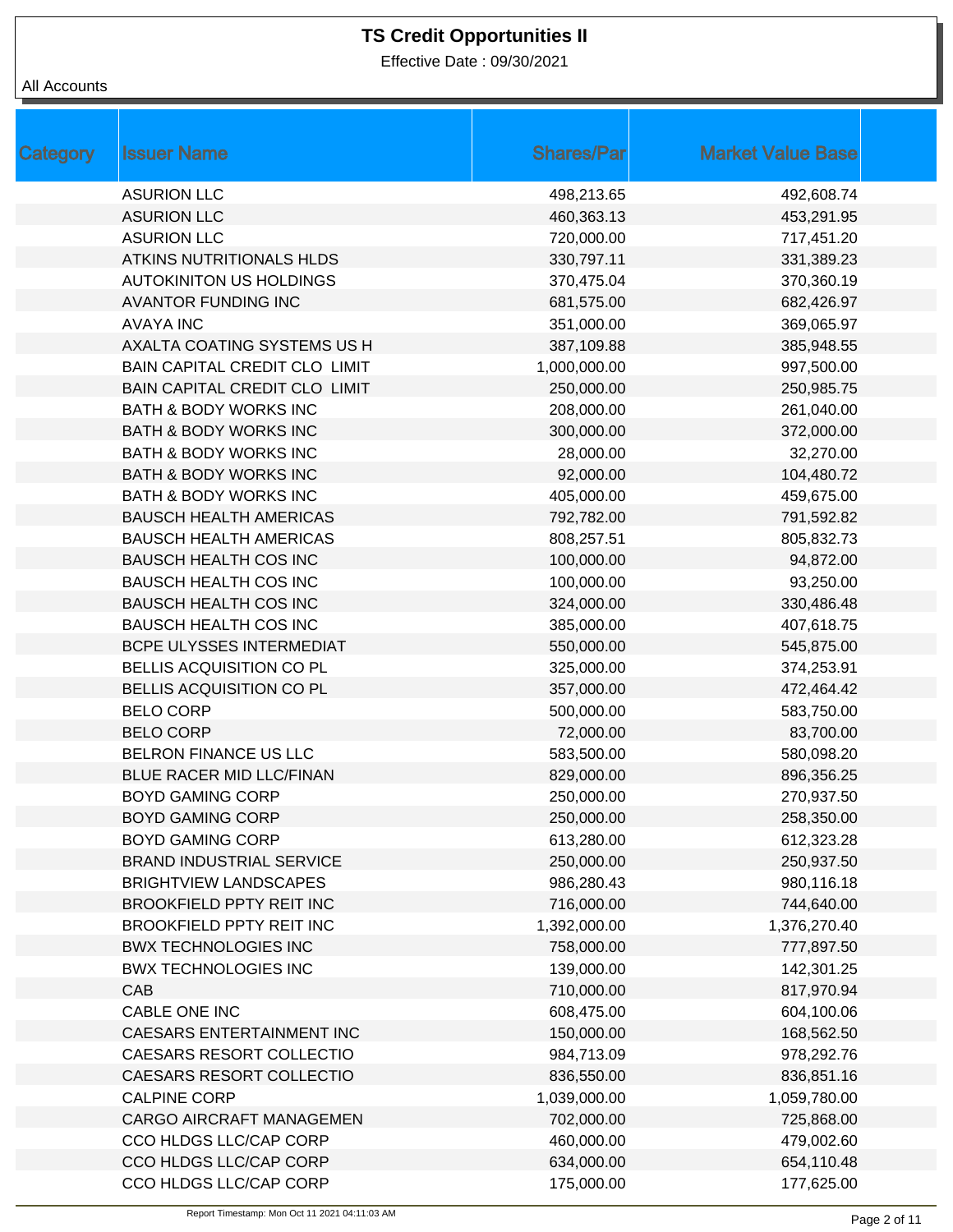Effective Date : 09/30/2021

| Category | <b>Issuer Name</b>                                            | <b>Shares/Par</b> | <b>Market Value Base</b> |  |
|----------|---------------------------------------------------------------|-------------------|--------------------------|--|
|          | <b>CEDAR FAIR LP/CANADA'S W</b>                               | 356,000.00        | 359,453.20               |  |
|          | <b>CEDAR FUNDING LTD</b>                                      | 500,000.00        | 496,446.00               |  |
|          | CENTURY COMMUNITIES INC                                       | 179,000.00        | 191,080.71               |  |
|          | CENTURY COMMUNITIES INC                                       | 372,000.00        | 375,720.00               |  |
|          | CERIDIAN HCM HOLDING INC                                      | 567,609.56        | 559,379.22               |  |
|          | CF INDUSTRIES INC                                             | 207,000.00        | 249,447.42               |  |
|          | <b>CHANGE HEALTHCARE HOLDINGS</b>                             | 827,413.90        | 826,421.00               |  |
|          | <b>CHARTER COMMUNICATIONS OPER</b>                            | 365,660.45        | 363,272.69               |  |
|          | <b>CHEMOURS CO/THE</b>                                        | 817,000.00        | 856,828.75               |  |
|          | <b>CHEMOURS CO/THE</b>                                        | 1,590,000.00      | 1,552,476.00             |  |
|          | CHENIERE ENERGY PARTNERS LP                                   | 470,000.00        | 502,857.70               |  |
|          | CHENIERE ENERGY PARTNERS LP                                   | 239,000.00        | 250,280.80               |  |
|          | CHENIERE ENERGY PARTNERS LP                                   | 267,000.00        | 267,881.10               |  |
|          | CHICAGO BOARD OPTIONS EXCHANGE SPX<br><b>VOLATILITY INDEX</b> | 64.00             | 8,320.00                 |  |
|          | CHICAGO BOARD OPTIONS EXCHANGE SPX<br><b>VOLATILITY INDEX</b> | $-64.00$          | $-3,840.00$              |  |
|          | CHOBANI LLC/FINANCE CORP                                      | 226,000.00        | 235,153.00               |  |
|          | CHOBANI LLC/FINANCE CORP                                      | 470,000.00        | 485,275.00               |  |
|          | <b>CHROME HOLDCO</b>                                          | 200,000.00        | 237,461.75               |  |
|          | <b>CIFC FUNDING LTD</b>                                       | 1,000,000.00      | 1,000,000.00             |  |
|          | CITGO HOLDING INC                                             | 1,663,000.00      | 1,675,472.50             |  |
|          | CITGO PETROLEUM CORP                                          | 63,000.00         | 64,260.00                |  |
|          | <b>CLARIOS GLOBAL LP</b>                                      | 125,000.00        | 131,875.00               |  |
|          | <b>CLARIOS GLOBAL LP</b>                                      | 589,948.66        | 586,998.92               |  |
|          | <b>CLARIOS GLOBAL LP/US FIN</b>                               | 364,000.00        | 382,444.46               |  |
|          | <b>CLARK EQUIPMENT CO</b>                                     | 689,000.00        | 720,866.25               |  |
|          | <b>CLEAN HARBORS INC</b>                                      | 594,000.00        | 616,275.00               |  |
|          | <b>COINBASE GLOBAL INC</b>                                    | 1,097,000.00      | 1,055,862.50             |  |
|          | <b>COINBASE GLOBAL INC</b>                                    | 627,000.00        | 600,352.50               |  |
|          | <b>COMMSCOPE INC</b>                                          | 310,000.00        | 323,122.30               |  |
|          | CONSOLIDATED COMMUNICATI                                      | 293,000.00        | 318,271.25               |  |
|          | CONSOLIDATED COMMUNICATI                                      | 87,000.00         | 89,827.50                |  |
|          | <b>CONSTELLIUM SE</b>                                         | 163,000.00        | 171,246.99               |  |
|          | <b>CONSTELLIUM SE</b>                                         | 1,419,000.00      | 1,381,992.48             |  |
|          | CORNERSTONE BUILDING BRANDS INC                               | 457,774.92        | 456,250.53               |  |
|          | CP ATLAS BUYER INC                                            | 1,384,676.00      | 1,388,137.69             |  |
|          | CP ATLAS BUYER INC                                            | 442,775.00        | 441,114.59               |  |
|          | CROWN AMER/CAP CORP V                                         | 365,000.00        | 391,239.85               |  |
|          | <b>CROWN AMER/CAP CORP VI</b>                                 | 31,000.00         | 31,948.60                |  |
|          | <b>CROWNROCK LP/CROWNROCK F</b>                               | 446,000.00        | 456,458.70               |  |
|          | <b>CSC HOLDINGS LLC</b>                                       | 890,000.00        | 903,189.80               |  |
|          | <b>CSC HOLDINGS LLC</b>                                       | 430,000.00        | 407,425.00               |  |
|          | <b>CSC HOLDINGS LLC</b>                                       | 300,000.00        | 279,000.00               |  |
|          | <b>CSC HOLDINGS LLC</b>                                       | 225,000.00        | 222,187.50               |  |
|          | <b>CSC HOLDINGS LLC</b>                                       | 488,923.47        | 481,589.62               |  |
|          | <b>CUMULUS MEDIA NEW HLDGS</b>                                | 312,000.00        | 322,920.00               |  |
|          | <b>DANA INC</b>                                               | 147,000.00        | 154,901.25               |  |
|          |                                                               |                   |                          |  |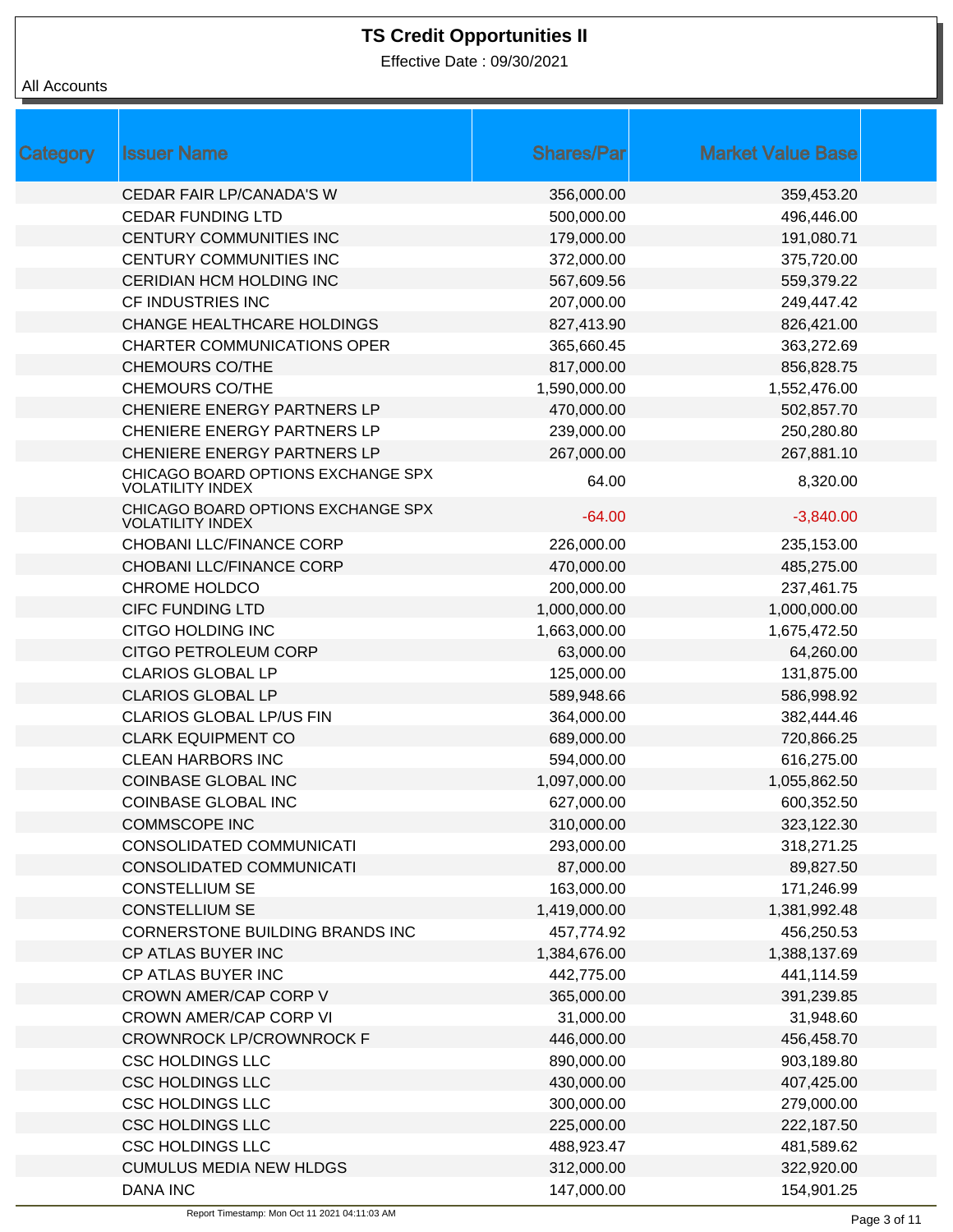Effective Date : 09/30/2021

| <b>Category</b> | <b>Issuer Name</b>               | <b>Shares/Par</b> | <b>Market Value Base</b> |
|-----------------|----------------------------------|-------------------|--------------------------|
|                 | <b>DANA INC</b>                  | 326,000.00        | 351,053.10               |
|                 | <b>DANA INC</b>                  | 148,000.00        | 152,210.59               |
|                 | DCERT BUYER INC                  | 1,644.68          | 1,644.22                 |
|                 | DEERFIELD DAKOTA HOLDING         | 592,747.48        | 593,950.76               |
|                 | <b>DELTA 2 LUX SARL</b>          | 850,950.72        | 847,759.65               |
|                 | <b>DELTA AIR LINES INC</b>       | 12,500.00         | 532,625.00               |
|                 | DELTA TOPCO INC                  | 262,500.00        | 264,358.50               |
|                 | DIAMOND SPORTS GR/DIAMON         | 575,000.00        | 379,500.00               |
|                 | DIEBOLD NIXDORF INC              | 241,000.00        | 263,745.58               |
|                 | <b>DIGICEL GROUP LTD</b>         | 133,000.00        | 1.33                     |
|                 | DKT FINANCE APS                  | 250,000.00        | 294,872.47               |
|                 | DREYFUS GOVERNMENT CASH MANAGE   | 5,725,696.87      | 5,725,696.87             |
|                 | DRYDEN SENIOR LOAN FUND          | 250,000.00        | 238,979.75               |
|                 | DRYDEN SENIOR LOAN FUND          | 250,000.00        | 244,582.00               |
|                 | DRYDEN SENIOR LOAN FUND          | 250,000.00        | 228,256.25               |
|                 | <b>DUN &amp; BRADSTREET CORP</b> | 993,050.54        | 991,809.23               |
|                 | EG FINCO LTD                     | 350,000.00        | 411,503.84               |
|                 | EG GLOBAL FINANCE PLC            | 185,000.00        | 189,162.50               |
|                 | EG GLOBAL FINANCE PLC            | 385,455.00        | 401,355.02               |
|                 | ELANCO ANIMAL HEALTH INC         | 758,635.64        | 748,879.59               |
|                 | <b>ELASTIC NV</b>                | 777,000.00        | 780,885.00               |
|                 | ELMWOOD CLO VIII LTD             | 250,000.00        | 249,159.00               |
|                 | <b>EMERGENT BIOSOLUTIONS INC</b> | 326,000.00        | 317,905.42               |
|                 | ENDURANCE INTERNATIONAL GROUP    | 842,887.50        | 837,619.45               |
|                 | <b>ENTEGRIS INC</b>              | 105,000.00        | 109,987.50               |
|                 | <b>ENTERPRISE DEVELOP AUTH</b>   | 392,925.00        | 393,396.51               |
|                 | ENVIVA PARTNERS LP/FIN C         | 489,000.00        | 505,809.38               |
|                 | <b>EPICOR SOFTWARE CORP</b>      | 240,000.00        | 246,300.00               |
|                 | <b>EPICOR SOFTWARE CORP</b>      | 380,546.36        | 380,375.12               |
|                 | <b>EQM MIDSTREAM PARTNERS L</b>  | 555,000.00        | 635,475.00               |
|                 | ERESEARCHTECHNOLOGY INC          | 845,933.82        | 849,639.01               |
|                 | <b>EVO PAYMENTS INTL</b>         | 2,531.33          | 2,525.54                 |
|                 | EW SCRIPPS CO/THE                | 624,064.00        | 621,836.09               |
|                 | EW SCRIPPS CO/THE                | 152,948.56        | 153,161.15               |
|                 | EXTERRAN NRG SOLUTIONS/F         | 777,000.00        | 742,035.00               |
|                 | EXTERRAN PARTNERS/EXLP           | 626,000.00        | 646,345.00               |
|                 | EXTRACTION OIL & GAS INC         | 17,856.00         | 1,007,971.20             |
|                 | <b>EYECARE PARTNERS LLC</b>      | 715,186.79        | 710,452.26               |
|                 | FILLMORE PARK CLO LTD.           | 500,000.00        | 489,904.00               |
|                 | FINASTRA USA INC                 | 487,542.41        | 483,325.16               |
|                 | FINASTRA USA INC                 | 230,000.00        | 231,071.80               |
|                 | FIRST BRANDS GROUP LLC           | 473,832.41        | 478,096.90               |
|                 | FIRST QUANTUM MINERALS LTD       | 330,000.00        | 334,125.00               |
|                 | FIRST STUDENT BIDCO INC          | 176,648.23        | 175,588.34               |
|                 | FIRST STUDENT BIDCO INC          | 65,205.71         | 64,814.48                |
|                 | FLY FUNDING II SARL              | 482,536.17        | 475,901.29               |
|                 | FORD MOTOR CO                    | 57,000.00         | 62,696.57                |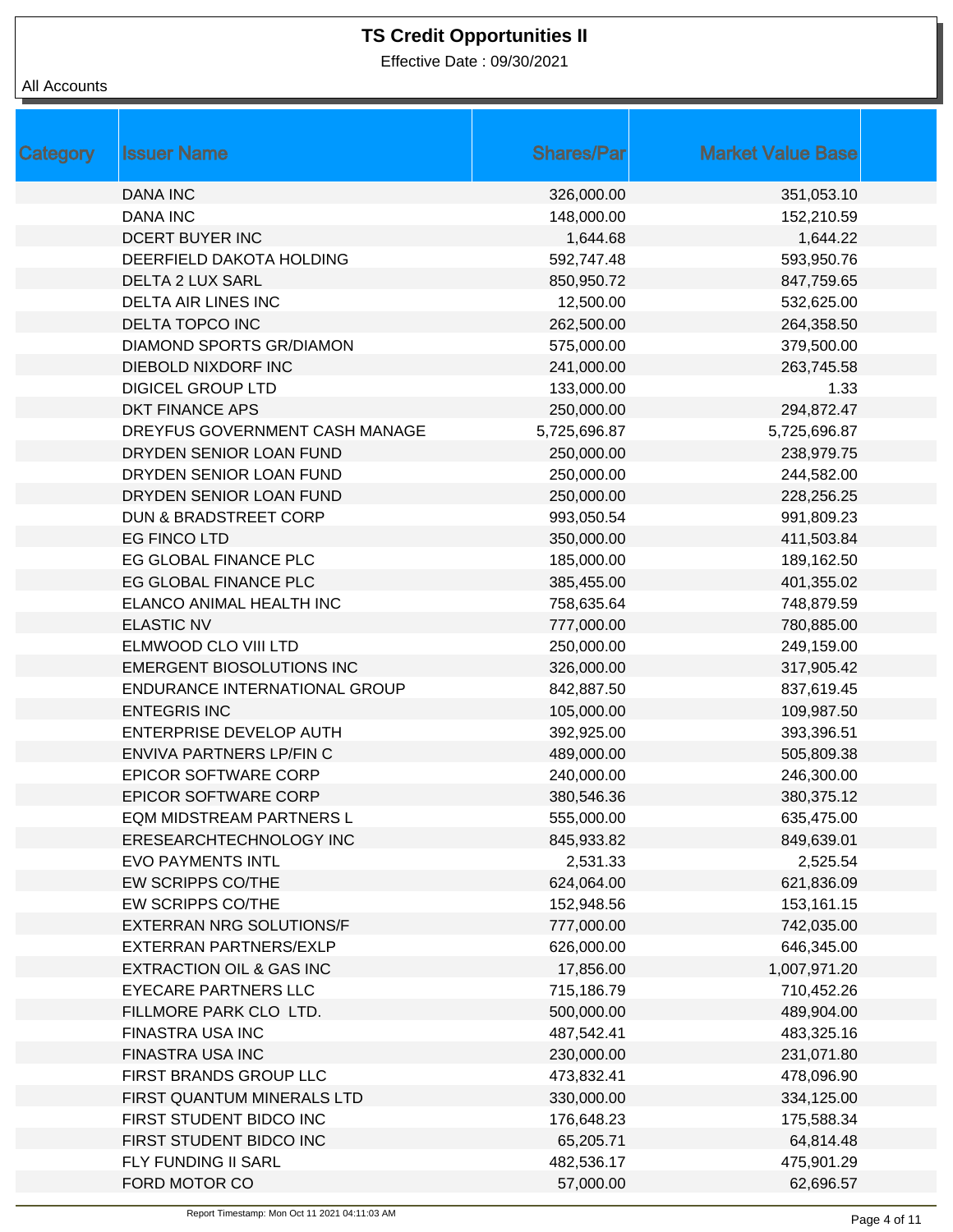Effective Date : 09/30/2021

| Category | <b>Issuer Name</b>              | <b>Shares/Par</b> | <b>Market Value Base</b> |
|----------|---------------------------------|-------------------|--------------------------|
|          | FORD MOTOR CO                   | 75,000.00         | 90,132.75                |
|          | FORD MOTOR CREDIT CO LLC        | 55,000.00         | 59,743.75                |
|          | FORD MOTOR CREDIT CO LLC        | 256,000.00        | 271,615.97               |
|          | FORD MOTOR CREDIT CO LLC        | 57,000.00         | 57,926.25                |
|          | FORD MOTOR CREDIT CO LLC        | 11,000.00         | 11,357.50                |
|          | FORD MOTOR CREDIT CO LLC        | 185,000.00        | 187,018.35               |
|          | FORD MOTOR CREDIT CO LLC        | 90,000.00         | 89,999.98                |
|          | FORD MOTOR CREDIT CO LLC        | 307,000.00        | 307,153.50               |
|          | FORD MOTOR CREDIT CO LLC        | 227,000.00        | 238,688.23               |
|          | FREEPORT-MCMORAN INC            | 63,000.00         | 77,568.75                |
|          | FREEPORT-MCMORAN INC            | 397,000.00        | 476,896.25               |
|          | FREEPORT-MCMORAN INC            | 300,000.00        | 312,750.00               |
|          | FREEPORT-MCMORAN INC            | 129,000.00        | 134,846.28               |
|          | FREEPORT-MCMORAN INC            | 412,000.00        | 445,475.00               |
|          | FRONERI LUX FINCO SARL          | 700,000.00        | 792,260.43               |
|          | <b>FRONERI US INC</b>           | 641,875.00        | 633,851.56               |
|          | FTS INTERNATIONAL INC           | 73,177.00         | 1,800,154.20             |
|          | <b>GAINWELL ACQUISITION COR</b> | 690,384.50        | 691,392.46               |
|          | <b>GENTIVA HEALTH SERVICES</b>  | 755,694.76        | 755,377.37               |
|          | <b>GFL ENVIRONMENTAL INC</b>    | 97,000.00         | 101,860.67               |
|          | <b>GFL ENVIRONMENTAL INC</b>    | 142,000.00        | 146,235.86               |
|          | <b>GFL ENVIRONMENTAL INC</b>    | 958,000.00        | 963,987.50               |
|          | <b>GFL ENVIRONMENTAL INC</b>    | 480,271.00        | 485,073.71               |
|          | <b>GLOBAL MEDICAL RESPONSE</b>  | 2,181,000.00      | 2,254,608.75             |
|          | <b>GO DADDY OPCO/FINCO</b>      | 1,571,000.00      | 1,557,253.75             |
|          | GO DADDY OPERATING CO LLC       | 388,982.82        | 386,505.00               |
|          | <b>GOLDEN ENTERTAINMENT INC</b> | 219,353.14        | 218,530.57               |
|          | <b>GRAB HOLDINGS INC</b>        | 411,077.99        | 414,502.27               |
|          | <b>GRAY TELEVISION INC</b>      | 1,007,626.78      | 1,003,596.27             |
|          | <b>GREAT OUTDOORS GROUP LLC</b> | 1,027,237.50      | 1,030,319.21             |
|          | <b>GREAT WST PTRLM/GRT FNCE</b> | 1,074,000.00      | 1,090,416.09             |
|          | <b>GULF FINANCE LLC</b>         | 1,805,353.09      | 1,732,380.72             |
|          | H&E EQUIPMENT SERVICES INC      | 1,764,000.00      | 1,759,590.00             |
|          | <b>HANESBRANDS INC</b>          | 233,000.00        | 245,647.24               |
|          | HAT HOLDINGS I LLC/HAT          | 720,000.00        | 752,400.00               |
|          | HAT HOLDINGS I LLC/HAT          | 875,000.00        | 883,750.00               |
|          | HAWAIIAN BRAND INTELLECT        | 201,313.00        | 210,623.73               |
|          | HAYWARD INDUSTRIES INC          | 548,625.00        | 546,913.29               |
|          | <b>HCA INC</b>                  | 325,000.00        | 390,689.00               |
|          | <b>HCA INC</b>                  | 244,000.00        | 290,286.80               |
|          | <b>HERTZ CORP/THE</b>           | 344,120.54        | 344,175.60               |
|          | <b>HERTZ CORP/THE</b>           | 65,016.00         | 65,026.40                |
|          | HIGHTOWER HOLDING LLC           | 552,057.47        | 551,367.40               |
|          | HIGHTOWER HOLDING LLC           | 114,000.00        | 113,857.50               |
|          | HILL-ROM HOLDINGS INC           | 210,000.00        | 219,586.50               |
|          | <b>HORIZON THERAPEUTICS USA</b> | 611,925.00        | 610,505.33               |
|          | <b>HOUGHTON MIFFLIN HARCOUR</b> | 400,000.00        | 425,420.00               |
|          |                                 |                   |                          |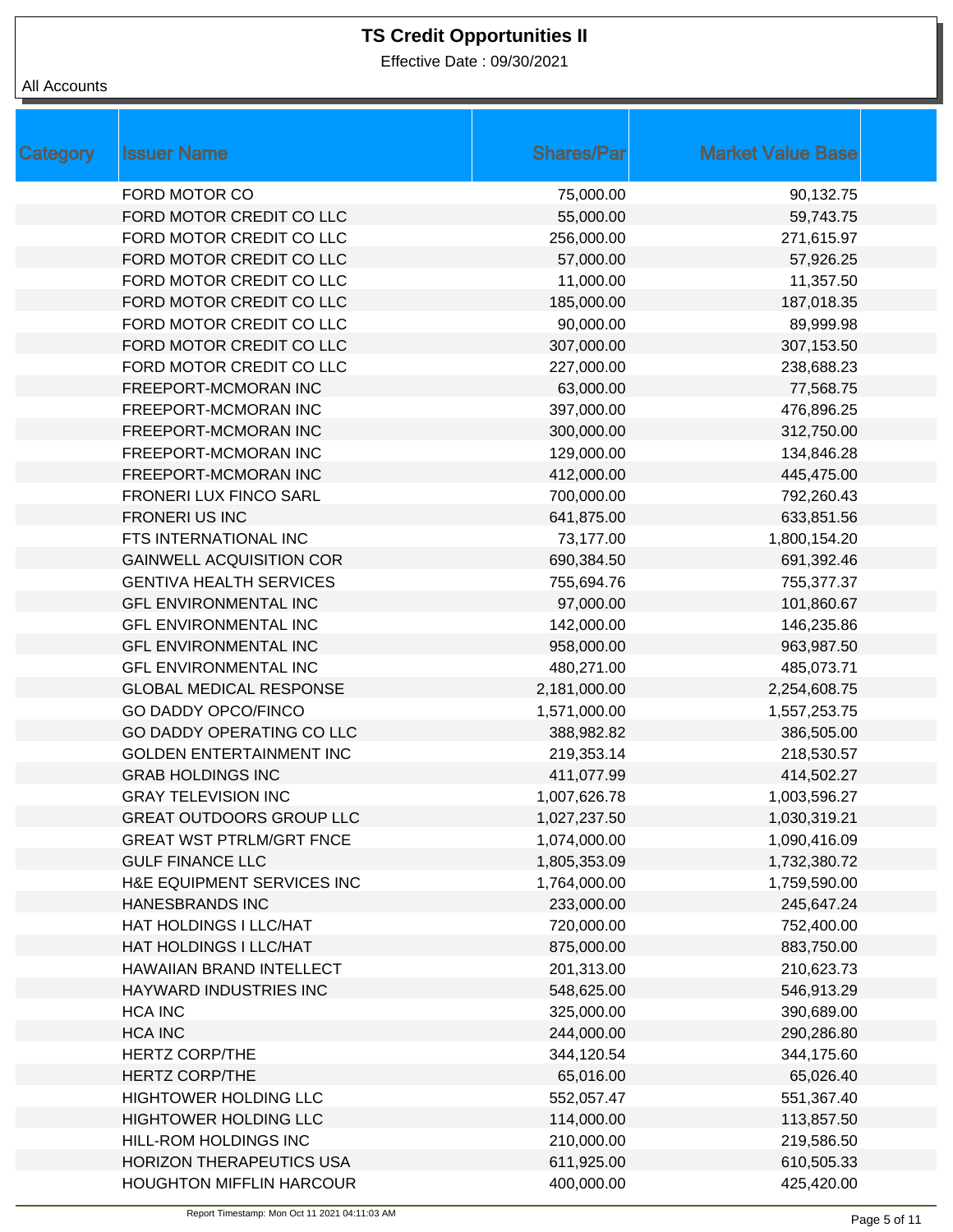Effective Date : 09/30/2021

| Category | <b>Issuer Name</b>                     | <b>Shares/Par</b> | <b>Market Value Base</b> |  |
|----------|----------------------------------------|-------------------|--------------------------|--|
|          | <b>HOUGHTON MIFFLIN HARCOUR</b>        | 6,345.47          | 6,335.57                 |  |
|          | HOWDEN GROUP HOLDINGS LT               | 264,334.17        | 263,839.87               |  |
|          | HUB INTERNATIONAL LTD                  | 952,987.50        | 943,362.33               |  |
|          | HYLAND SOFTWARE INC                    | 1,425,314.55      | 1,426,055.71             |  |
|          | HYLAND SOFTWARE INC                    | 470,800.00        | 474,919.50               |  |
|          | <b>HYPERION REFINANCE SARL</b>         | 262,709.19        | 262,380.81               |  |
|          | <b>INEOS US PETROCHEM LLC</b>          | 254,362.50        | 254,362.50               |  |
|          | <b>INGRAM MICRO INC</b>                | 199,500.00        | 199,899.00               |  |
|          | <b>INSTALLED BUILDING PRODUCTS INC</b> | 500,000.00        | 498,750.00               |  |
|          | <b>INSULET CORP</b>                    | 244,387.50        | 244,795.63               |  |
|          | <b>IRB HOLDING CORP</b>                | 481,362.50        | 481,964.20               |  |
|          | <b>IRON MOUNTAIN INC</b>               | 531,000.00        | 554,895.00               |  |
|          | <b>IRON MOUNTAIN INC</b>               | 390,000.00        | 408,525.00               |  |
|          | <b>IRON MOUNTAIN INC</b>               | 105,000.00        | 111,429.15               |  |
|          | <b>ITT HOLDINGS LLC</b>                | 1,840,000.00      | 1,856,100.00             |  |
|          | <b>IVANTI SOFTWARE INC</b>             | 439,790.00        | 440,546.44               |  |
|          | <b>IVANTI SOFTWARE INC</b>             | 87,560.00         | 87,581.89                |  |
|          | <b>JBS USA/FOOD/FINANCE</b>            | 663,000.00        | 737,401.86               |  |
|          | <b>KORN FERRY</b>                      | 1,095,000.00      | 1,136,062.50             |  |
|          | <b>KRATON POLYMERS LLC/CAP</b>         | 753,000.00        | 786,885.00               |  |
|          | <b>KRONOS ACQ / KIK CUSTOM</b>         | $-500,000.00$     | -478,750.00              |  |
|          | LADDER CAP FIN LLLP/CORP               | 197,000.00        | 199,447.73               |  |
|          | LADDER CAP FIN LLLP/CORP               | 315,000.00        | 311,850.00               |  |
|          | LADDER CAP FIN LLLP/CORP               | 963,000.00        | 958,185.00               |  |
|          | <b>LBM ACQUISITION LLC</b>             | 1,240,000.00      | 1,239,380.00             |  |
|          | <b>LBM ACQUISITION LLC</b>             | 576,515.76        | 570,750.60               |  |
|          | LCM INVESTMENTS HOLDINGS               | 956,000.00        | 980,922.92               |  |
|          | LCM INVESTMENTS HOLDINGS               | 303,000.00        | 310,899.21               |  |
|          | LD HOLDINGS GROUP LLC                  | 1,805,000.00      | 1,795,975.00             |  |
|          | LD HOLDINGS GROUP LLC                  | 538,000.00        | 507,065.00               |  |
|          | <b>LEGACY LIFEPOINT HEALTH</b>         | 894,000.00        | 889,351.20               |  |
|          | LIFEPOINT HEALTH INC                   | 414,000.00        | 402,615.00               |  |
|          | LIFESCAN GLOBAL CORP                   | 195,121.09        | 193,331.83               |  |
|          | <b>LITHIA MOTORS INC</b>               | 363,000.00        | 387,502.50               |  |
|          | <b>LITHIA MOTORS INC</b>               | 320,000.00        | 332,147.20               |  |
|          | LIVE NATION ENTERTAINMENT INC          | 217,000.00        | 219,423.89               |  |
|          | LIVE NATION ENTERTAINMENT INC          | 204,000.00        | 211,140.00               |  |
|          | LIVE NATION ENTERTAINMENT INC          | 124,000.00        | 126,013.14               |  |
|          | <b>LORCA FINCO PLC</b>                 | 845,000.00        | 979,461.55               |  |
|          | LPL HOLDINGS INC                       | 374,000.00        | 388,025.00               |  |
|          | LPL HOLDINGS INC                       | 479,000.00        | 499,956.25               |  |
|          | LS GROUP OPCO ACQUISITIO               | 297,750.00        | 297,193.21               |  |
|          | LUMEN TECHNOLOGIES INC                 | 565,000.00        | 586,187.50               |  |
|          | LUMEN TECHNOLOGIES INC                 | 214,000.00        | 218,665.20               |  |
|          | <b>MADISON IAQ LLC</b>                 | 121,778.75        | 121,575.38               |  |
|          | <b>MADISON PARK FUNDING LTD</b>        | 540,000.00        | 559,942.20               |  |
|          | <b>MADISON PARK FUNDING LTD</b>        | 300,000.00        | 92,010.90                |  |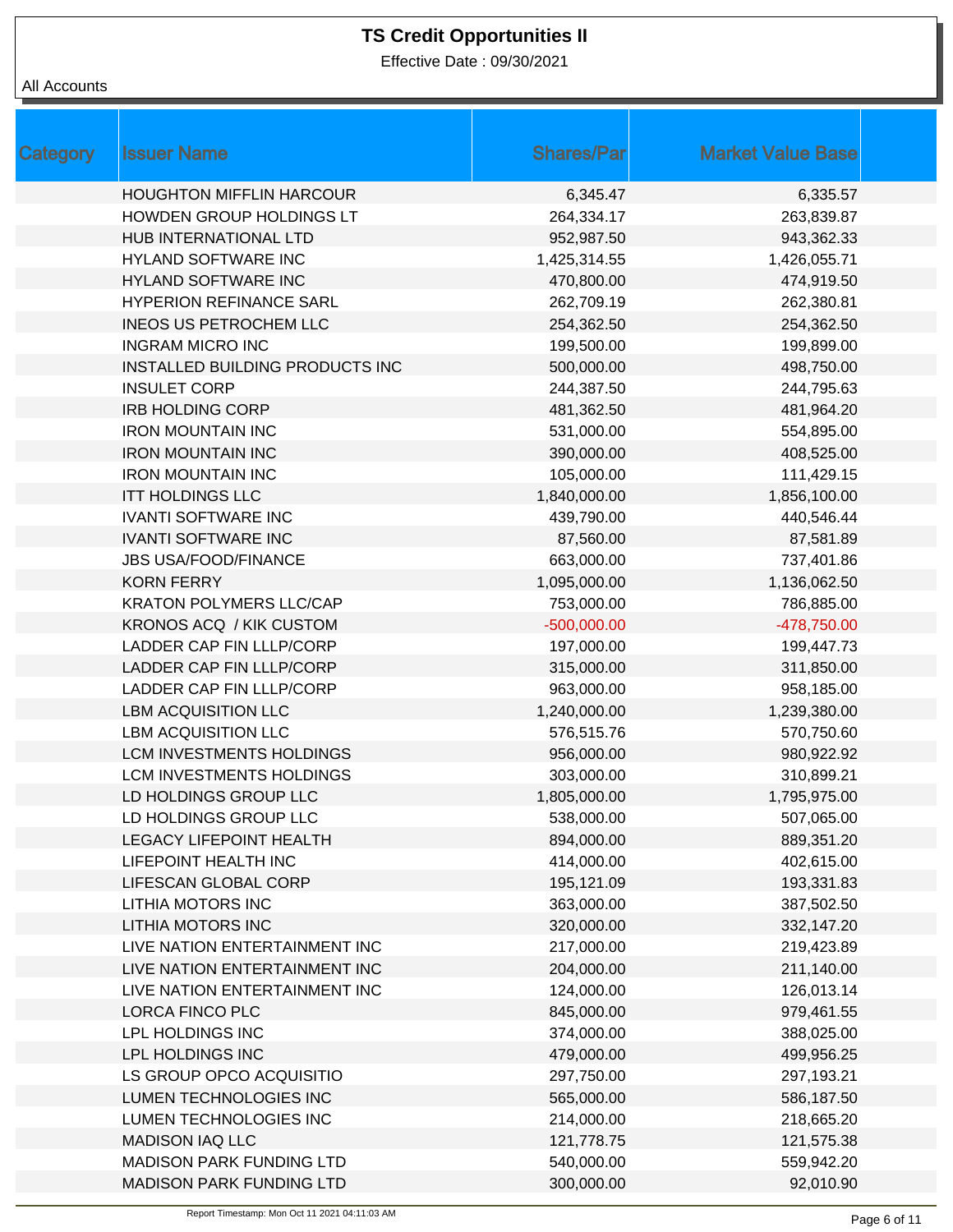Effective Date : 09/30/2021

| <b>Category</b><br><b>Issuer Name</b> | <b>Shares/Par</b> | <b>Market Value Base</b> |  |
|---------------------------------------|-------------------|--------------------------|--|
| <b>MADISON PARK FUNDING LTD</b>       | 250,000.00        | 205,102.50               |  |
| <b>MADISON PARK FUNDING LTD</b>       | 1,000,000.00      | 772,847.00               |  |
| <b>MADISON PARK FUNDING LTD</b>       | 500,000.00        | 499,341.00               |  |
| <b>MADISON PARK FUNDING LTD</b>       | 500,000.00        | 381,841.50               |  |
| <b>MADISON PARK XLIV</b>              | 340,000.00        | 244,739.82               |  |
| MAJORDRIVE HOLDINGS IV L              | 359,100.00        | 359,660.20               |  |
| MAUSER PACKAGING SOLUT                | 2,137,000.00      | 2,123,974.99             |  |
| MAUSER PACKAGING SOLUT                | 200,718.57        | 196,421.19               |  |
| <b>MED PARENTCO LP</b>                | 1,461,696.76      | 1,457,355.52             |  |
| <b>MEDALLION MIDLAND ACQ</b>          | 691,111.57        | 686,218.50               |  |
| MEDLINE INDUSTRIES INC                | 1,250,602.26      | 1,250,602.26             |  |
| MEDLINE INDUSTRIES INC                | 1,188,072.15      | 1,188,072.15             |  |
| <b>MERITAGE HOMES CORP</b>            | 778,000.00        | 816,900.00               |  |
| <b>MESSER INDUSTRIES USA</b>          | 348,516.53        | 346,512.56               |  |
| MH SUB I LLC                          | 469,507.98        | 470,536.20               |  |
| MI WINDOWS AND DOORS INC              | 217,933.51        | 218,205.93               |  |
| <b>MIDCAP FINANCIAL</b>               | 692,000.00        | 721,202.40               |  |
| <b>MIDCAP FINANCIAL</b>               | 657,441.00        | 650,866.59               |  |
| MIDWEST PHYSICIAN ADMINS              | 403,121.11        | 400,476.64               |  |
| MILEAGE PLUS HOLDINGS IN              | 629,157.29        | 668,089.54               |  |
| <b>MOBILUX FINANCE</b>                | 300,000.00        | 349,669.96               |  |
| MOLINA HEALTHCARE INC                 | 756,000.00        | 784,350.00               |  |
| MOZART BORROWER LP                    | 811,493.15        | 807,435.68               |  |
| <b>MOZART DEBT MERGER SUB</b>         | 341,000.00        | 341,000.00               |  |
| <b>MOZART DEBT MERGER SUB</b>         | 1,135,000.00      | 1,135,000.00             |  |
| MTN INFRASTRUCTURE TOPCO              | 984,852.65        | 981,976.88               |  |
| NAI ENTER HOLDINGS LLC                | 412,000.00        | 402,730.00               |  |
| NATIONSTAR MTG HLD INC                | 435,000.00        | 448,050.00               |  |
| <b>NEP GROUP INC</b>                  | 514,563.31        | 494,407.86               |  |
| <b>NETFLIX INC</b>                    | 128,000.00        | 147,520.00               |  |
| NETFLIX INC                           | 116,000.00        | 136,590.00               |  |
| NEW FORTRESS ENERGY INC               | 1,632,000.00      | 1,560,600.00             |  |
| <b>NEXSTAR MEDIA INC</b>              | 105,000.00        | 111,200.25               |  |
| <b>NEXSTAR MEDIA INC</b>              | 500,393.10        | 499,642.51               |  |
| NFP CORP                              | 326,000.00        | 332,862.30               |  |
| NFP CORP                              | 461,000.00        | 466,762.50               |  |
| NFP CORP                              | 663,258.53        | 655,916.26               |  |
| <b>NGL ENRGY OP/FIN CORP</b>          | 65,000.00         | 66,218.75                |  |
| <b>NGL ENRGY PART LP/FIN CO</b>       | 674,000.00        | 655,013.42               |  |
| <b>NGL ENRGY PART LP/FIN CO</b>       | 362,000.00        | 319,533.78               |  |
| NORTHRIVER MIDSTREAM FIN              | 587,715.70        | 586,164.13               |  |
| <b>NOVELIS CORP</b>                   | 500,000.00        | 526,350.00               |  |
| NRG ENERGY INC                        | 208,000.00        | 215,477.60               |  |
| NRG ENERGY INC                        | 497,000.00        | 488,178.25               |  |
| NRG ENERGY INC                        | 160,000.00        | 157,600.00               |  |
| OAKTREE CLO LTD                       | 500,000.00        | 500,000.00               |  |
| OAKTREE CLO LTD                       | 500,000.00        | 275,153.50               |  |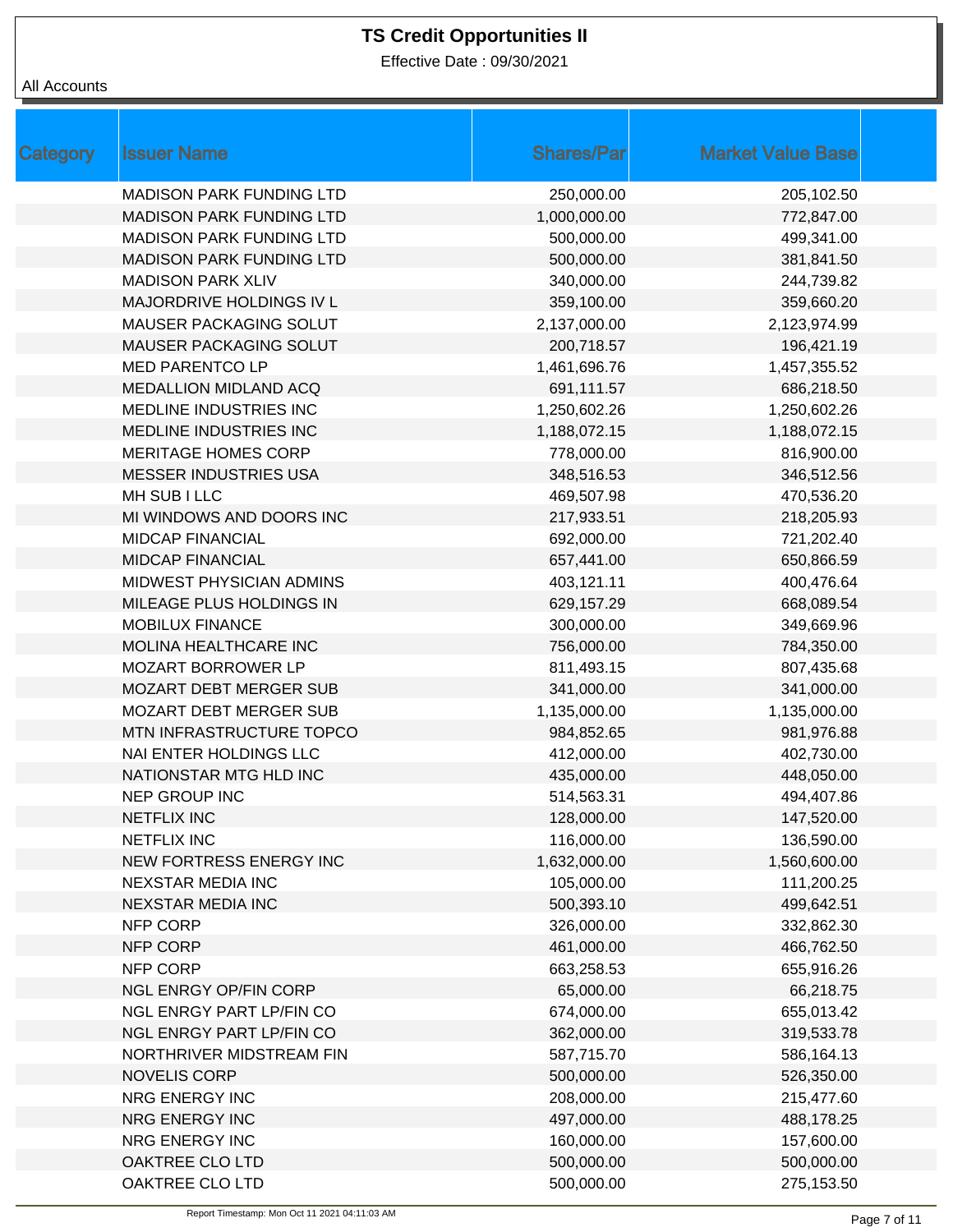Effective Date : 09/30/2021

| Category | <b>Issuer Name</b>                      | <b>Shares/Par</b> | <b>Market Value Base</b> |  |
|----------|-----------------------------------------|-------------------|--------------------------|--|
|          | OAKTREE CLO LTD                         | 250,000.00        | 239,900.25               |  |
|          | <b>OCADO GROUP PLC</b>                  | 400,000.00        | 538,960.00               |  |
|          | OCCIDENTAL PETROLEUM CORP               | 58,000.00         | 59,827.00                |  |
|          | OCCIDENTAL PETROLEUM CORP               | 238,000.00        | 242,983.72               |  |
|          | OCCIDENTAL PETROLEUM CORP               | 85,000.00         | 101,490.00               |  |
|          | <b>OCI NV</b>                           | 223,000.00        | 234,306.10               |  |
|          | <b>OCKENFELS GROUP GMBH &amp; C</b>     | 458,850.00        | 457,895.59               |  |
|          | OCTAGON LOAN FUNDING LTD                | 250,000.00        | 248,767.00               |  |
|          | OHA LOAN FUNDING LTD                    | 350,000.00        | 278,297.60               |  |
|          | OI EUROPEAN GROUP BV                    | 431,000.00        | 439,620.00               |  |
|          | <b>ONEMAIN FINANCE CORP</b>             | 1,690,000.00      | 1,681,550.00             |  |
|          | <b>ONEMAIN FINANCE CORP</b>             | 392,000.00        | 389,546.08               |  |
|          | <b>OPEN TEXT CORP</b>                   | 330,000.00        | 336,600.00               |  |
|          | ORGANON & CO                            | 932,662.50        | 934,164.09               |  |
|          | <b>OWENS-BROCKWAY</b>                   | 67,000.00         | 71,944.59                |  |
|          | <b>OWENS-BROCKWAY</b>                   | 529,000.00        | 564,707.50               |  |
|          | <b>OZLM LTD</b>                         | 500,000.00        | 289,216.00               |  |
|          | PACKAGING COORDINATORS                  | 378,100.00        | 378,338.20               |  |
|          | PANTHER PURCHASER LP                    | 753,112.50        | 754,995.28               |  |
|          | PATTERN ENERGY OP LP/PAT                | 756,000.00        | 788,130.00               |  |
|          | PAYSAFE FIN PLC/PAYSAFE                 | 633,000.00        | 606,097.50               |  |
|          | PENINSULA PACIFIC ENTERT                | 1,797,000.00      | 1,948,307.40             |  |
|          | PENNYMAC FINANCIAL SERVICES INC         | 299,000.00        | 298,548.51               |  |
|          | PERATON CORP                            | 570,192.36        | 570,283.59               |  |
|          | PES HOLDINGS LLC                        | 852,144.82        | 12,782.17                |  |
|          | PGT INNOVATIONS INC                     | 348,000.00        | 350,610.00               |  |
|          | PICARD BONDCO                           | 429,000.00        | 500,460.37               |  |
|          | PLAYTIKA HOLDING CORP                   | 378,100.00        | 377,797.52               |  |
|          | PPD INC                                 | 417,900.00        | 417,030.77               |  |
|          | PROOFPOINT INC                          | 910,000.00        | 904,995.00               |  |
|          | PTC INC                                 | 908,000.00        | 931,835.00               |  |
|          | QUIKRETE HOLDINGS INC                   | 737,544.66        | 730,936.26               |  |
|          | RADIATE HOLDCO LLC                      | 258,050.00        | 257,678.41               |  |
|          | ROCKCLIFF ENERGY II LLC                 | 297,426.00        | 301,887.39               |  |
|          | <b>RR LTD</b>                           | 500,000.00        | 543,965.50               |  |
|          | <b>RUSSELL INVESTMENTS US</b>           | 375,000.00        | 375,468.75               |  |
|          | RYAN SPECIALTY GROUP                    | 267,300.00        | 267,032.70               |  |
|          | SALLY HOLDINGS/SALLY CAP                | $-500,000.00$     | $-512,255.00$            |  |
|          | SCIENCE APPLICATIONS INTERNATIONAL CORP | 787,000.00        | 813,325.15               |  |
|          | SCIH SALT HOLDINGS INC                  | 585,000.00        | 561,600.00               |  |
|          | <b>SCRIPPS ESCROW II INC</b>            | 853,000.00        | 855,976.97               |  |
|          | SEAGATE HDD CAYMAN                      | 440,000.00        | 425,523.96               |  |
|          | SEAGATE HDD CAYMAN                      | 746,000.00        | 725,485.00               |  |
|          | SEDGWICK CMS INC                        | 1,140,826.10      | 1,131,380.06             |  |
|          | SENSATA TECH INC                        | 474,000.00        | 510,005.04               |  |
|          | SENSATA TECH INC                        | 723,000.00        | 727,945.32               |  |
|          | SIGNAL PEAK CLO LLC                     | 250,000.00        | 250,117.50               |  |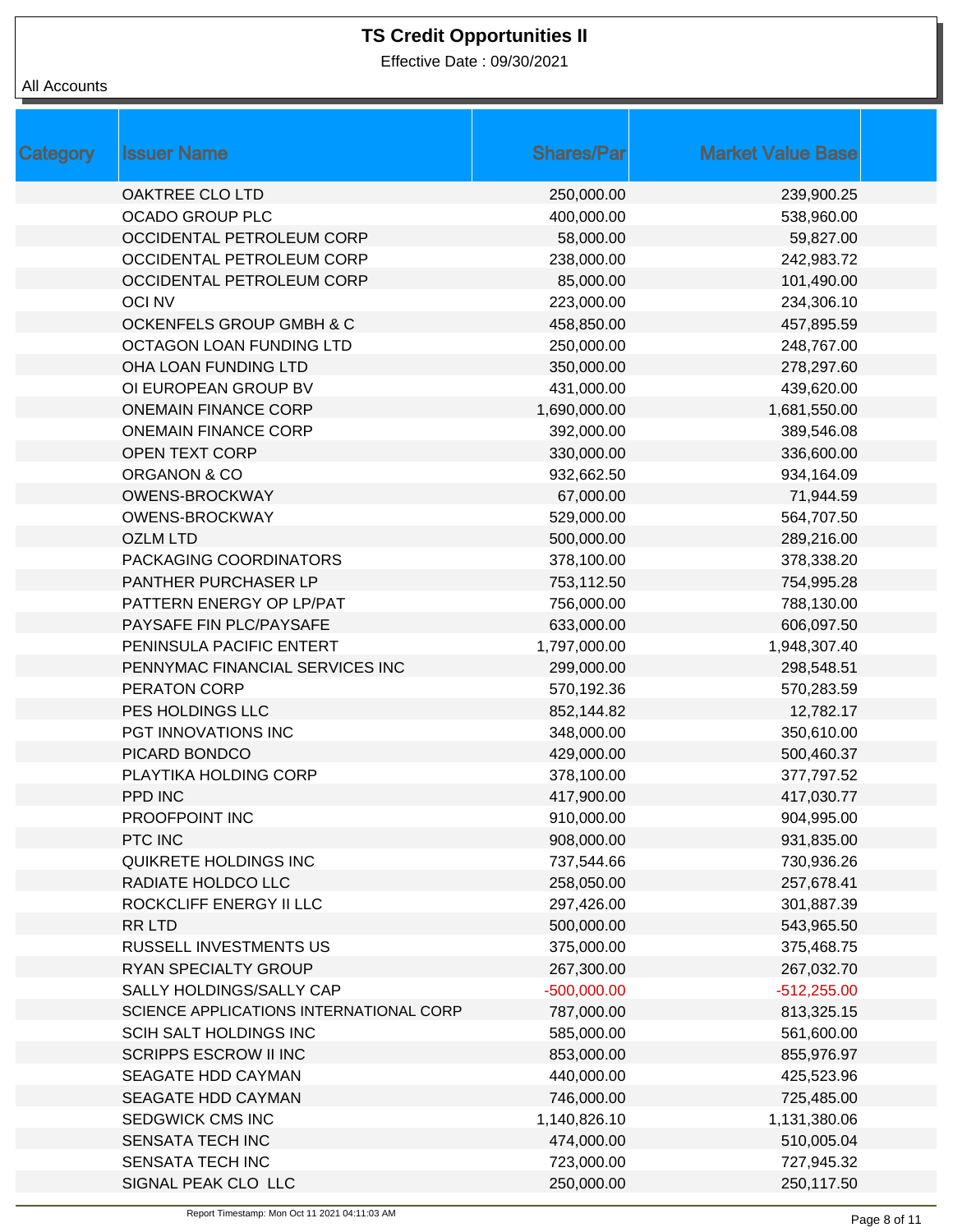Effective Date : 09/30/2021

| <b>Category</b> | <b>Issuer Name</b>               | <b>Shares/Par</b> | <b>Market Value Base</b> |
|-----------------|----------------------------------|-------------------|--------------------------|
|                 | SIMMONS FOOD INC/SIMMONS         | 1,837,000.00      | 1,850,777.50             |
|                 | SIRIUS XM RADIO INC              | 20,000.00         | 20,900.00                |
|                 | SIRIUS XM RADIO INC              | 240,000.00        | 259,500.00               |
|                 | SIRIUS XM RADIO INC              | 934,000.00        | 938,331.43               |
|                 | SIRIUS XM RADIO INC              | 197,000.00        | 200,324.38               |
|                 | SIX FLAGS ENTERTAINMENT CORP     | 841,000.00        | 848,884.38               |
|                 | <b>SIX FLAGS THEME PARKS</b>     | 115,000.00        | 122,475.00               |
|                 | <b>SKYMILES IP LTD</b>           | 635,000.00        | 674,966.90               |
|                 | SOTERA HEALTH HLDGS LLC          | 490,909.09        | 489,274.36               |
|                 | SPECIALTY BUILDING PRODU         | 1,542,000.00      | 1,622,955.00             |
|                 | SPIRIT AEROSYSTEMS INC           | 348.24            | 349.26                   |
|                 | SPIRIT LOYALTY KY LTD/IP         | 177,000.00        | 198,505.50               |
|                 | <b>SRAM LLC</b>                  | 172,705.90        | 172,417.48               |
|                 | <b>SRS DISTRIBUTION INC</b>      | 1,260,000.00      | 1,285,452.00             |
|                 | <b>SRS DISTRIBUTION INC</b>      | 364,000.00        | 374,920.00               |
|                 | <b>SRS DISTRIBUTION INC</b>      | 560,000.00        | 559,764.80               |
|                 | <b>SS&amp;C TECHNOLOGIES INC</b> | 500,000.00        | 528,315.00               |
|                 | <b>SS&amp;C TECHNOLOGIES INC</b> | 253,718.71        | 251,288.09               |
|                 | <b>SS&amp;C TECHNOLOGIES INC</b> | 192,126.53        | 190,038.11               |
|                 | <b>SS&amp;C TECHNOLOGIES INC</b> | 744,356.12        | 736,264.97               |
|                 | <b>STATION CASINOS LLC</b>       | 402,526.24        | 398,436.57               |
|                 | STEELE CREEK CLO LTD             | 500,000.00        | 487,515.50               |
|                 | SUBURBAN PROPANE PARTNRS         | 100,000.00        | 103,750.00               |
|                 | <b>SUMMIT MATERIALS LLC</b>      | 875,875.00        | 873,956.83               |
|                 | SUMMIT MID HLDS LLC / FI         | 255,000.00        | 253,383.30               |
|                 | SUMMIT MID HLDS LLC / FI         | 536,000.00        | 487,760.00               |
|                 | SUNSHINE LUXEMBOURG VII          | 985,050.00        | 987,512.63               |
|                 | <b>SURGERY CENTER HOLDINGS</b>   | 710,535.46        | 711,224.68               |
|                 | <b>SYNAPTICS INC</b>             | 630,000.00        | 644,534.10               |
|                 | SYNEOS HEALTH INC                | 990,000.00        | 987,228.00               |
|                 | <b>TALLGRASS NRG PRTNR/FIN</b>   | 924,000.00        | 948,088.68               |
|                 | <b>TALLGRASS NRG PRTNR/FIN</b>   | 645,000.00        | 648,225.00               |
|                 | <b>TCI-FLATIRON CLO LTD</b>      | 250,000.00        | 249,999.75               |
|                 | TEAM HEALTH HOLDINGS INC         | 1,509,000.00      | 1,447,794.96             |
|                 | <b>TECTA AMERICA CORP</b>        | 847,875.00        | 848,934.84               |
|                 | <b>TEGNA INC</b>                 | 491,000.00        | 501,973.85               |
|                 | TELENET FINANCE LUX NOTE         | 1,000,000.00      | 1,050,500.00             |
|                 | TELENET FINANCING USD LLC        | 370,000.00        | 365,530.40               |
|                 | TELESAT CANADA/TELESAT L         | 1,345,000.00      | 1,165,724.95             |
|                 | TELESAT CANADA/TELESAT L         | 909,000.00        | 872,640.00               |
|                 | <b>TEMPO ACQUISITION LLC</b>     | 965,700.76        | 967,110.68               |
|                 | TENET HEALTHCARE CORP            | 494,000.00        | 511,863.04               |
|                 | <b>TERVITA CORP</b>              | 40,000.00         | 45,400.00                |
|                 | THOMPSON PARK CLO LTD            | 500,000.00        | 499,606.00               |
|                 | TK ELEVATOR US NEWCO INC         | 717,777.14        | 718,774.85               |
|                 | <b>TRANS UNION LLC</b>           | 406,876.70        | 404,142.49               |
|                 | <b>TRANSDIGM INC</b>             | 653,000.00        | 683,279.61               |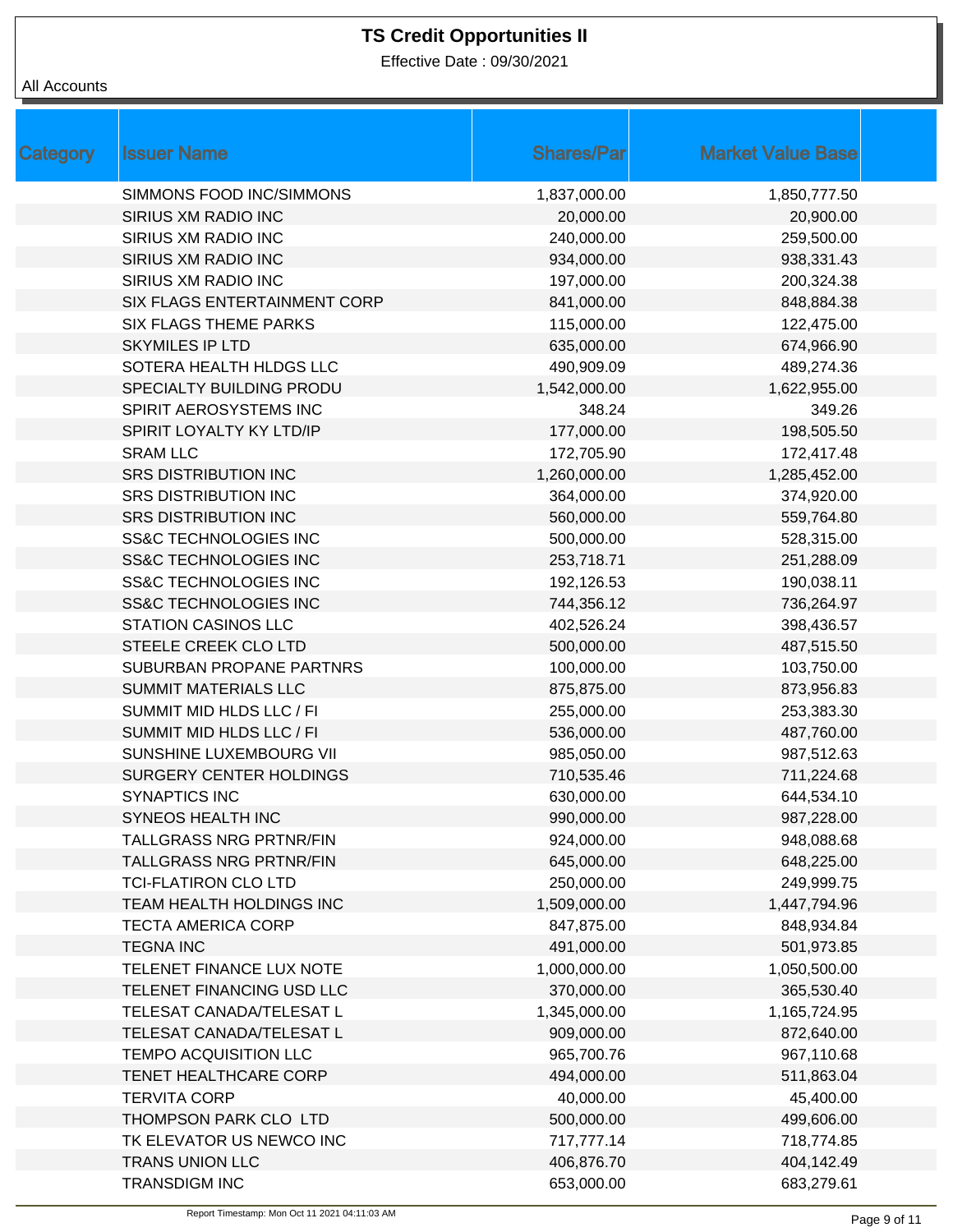Effective Date : 09/30/2021

| Category | <b>Issuer Name</b>               | <b>Shares/Par</b> | <b>Market Value Base</b> |
|----------|----------------------------------|-------------------|--------------------------|
|          | <b>TRANSDIGM INC</b>             | 129,000.00        | 137,546.25               |
|          | <b>TRANSDIGM INC</b>             | 852,475.00        | 841,819.06               |
|          | <b>TRAVERSE MIDSTREAM PARTN</b>  | 270,343.28        | 270,343.28               |
|          | TRIDENT TPI HOLDINGS INC         | 295,000.00        | 310,003.70               |
|          | <b>TRONOX FINANCE LLC</b>        | 553,791.51        | 551,271.76               |
|          | <b>TRONOX INC</b>                | 590,000.00        | 587,050.00               |
|          | <b>TRUCK HERO INC</b>            | 213,925.00        | 213,345.26               |
|          | <b>TUTOR PERINI CORP</b>         | 23,087.00         | 299,669.26               |
|          | <b>TUTOR PERINI CORP</b>         | 1,789,000.00      | 1,829,252.50             |
|          | UFC HOLDINGS LLC                 | 872,758.78        | 870,332.51               |
|          | UNIFRAX ESCROW ISS CORP          | 259,636.00        | 263,535.73               |
|          | UNIFRAX ESCROW ISS CORP          | 700,000.00        | 717,339.00               |
|          | UNITED AIRLINES INC              | 162,000.00        | 166,252.50               |
|          | UNITED AIRLINES INC              | 162,000.00        | 167,418.90               |
|          | UNITED AIRLINES INC              | 980,075.00        | 986,092.66               |
|          | UNITED WHOLESALE MTGE LL         | 206,000.00        | 207,545.00               |
|          | UPC BROADBAND HOLDING BV         | 300,000.00        | 344,947.36               |
|          | <b>UPC FINANCING PARTNERSHIP</b> | 715,000.00        | 712,468.90               |
|          | <b>US FOODS INC</b>              | 529,200.00        | 521,791.20               |
|          | US FOODS INC                     | 651,351.76        | 647,280.81               |
|          | US GLOBAL JETS ETF               | 43,000.00         | 1,016,090.00             |
|          | USI INC/NY                       | 1,057,515.38      | 1,049,774.37             |
|          | UTEX INDUSTRIES INC              | 411.45            | 399.11                   |
|          | <b>VENATOR FIN SARL/VENATOR</b>  | 215,000.00        | 237,843.75               |
|          | <b>VENATOR FIN SARL/VENATOR</b>  | 1,730,000.00      | 1,634,850.00             |
|          | <b>VERISURE HOLDING AB</b>       | 600,000.00        | 690,534.14               |
|          | <b>VERISURE HOLDING AB</b>       | 600,000.00        | 691,131.84               |
|          | <b>VIASAT INC</b>                | 366,000.00        | 370,916.19               |
|          | <b>VIASAT INC</b>                | 420,000.00        | 442,352.40               |
|          | <b>VICI PROPERTIES / NOTE</b>    | 46,000.00         | 49,450.00                |
|          | <b>VICI PROPERTIES / NOTE</b>    | 110,000.00        | 113,850.00               |
|          | <b>VICI PROPERTIES / NOTE</b>    | 201,000.00        | 213,060.00               |
|          | <b>VIRGIN MEDIA BRISTOL LLC</b>  | 480,000.00        | 479,865.60               |
|          | <b>VIRGIN MEDIA FINANCE PLC</b>  | 132,000.00        | 134,819.52               |
|          | VIRGIN MEDIA SECURED FIN         | 131,000.00        | 133,128.75               |
|          | <b>VIRGIN MEDIA VEND FIN IV</b>  | 910,000.00        | 939,893.50               |
|          | <b>VISTRA CORP</b>               | 268,000.00        | 285,367.43               |
|          | <b>VISTRA CORP</b>               | 1,000,000.00      | 1,032,500.00             |
|          | VMED O2 UK FINAN                 | 400,000.00        | 399,000.00               |
|          | VOYA CLO LTD                     | 1,000,000.00      | 1,000,000.00             |
|          | <b>WELBILT INC</b>               | 500,000.00        | 498,335.00               |
|          | <b>WELLFLEET CLO LTD</b>         | 280,000.00        | 213,177.72               |
|          | <b>WELLFLEET CLO LTD</b>         | 250,000.00        | 242,647.25               |
|          | WELLFLEET CLO LTD                | 250,000.00        | 176,465.25               |
|          | <b>WESTERN MIDSTREAM OPERAT</b>  | 1,550,000.00      | 1,824,001.25             |
|          | <b>WHATABRANDS LLC</b>           | 877,677.42        | 876,378.46               |
|          | WHITE CAP BUYER LLC              | 530,987.50        | 532,192.84               |